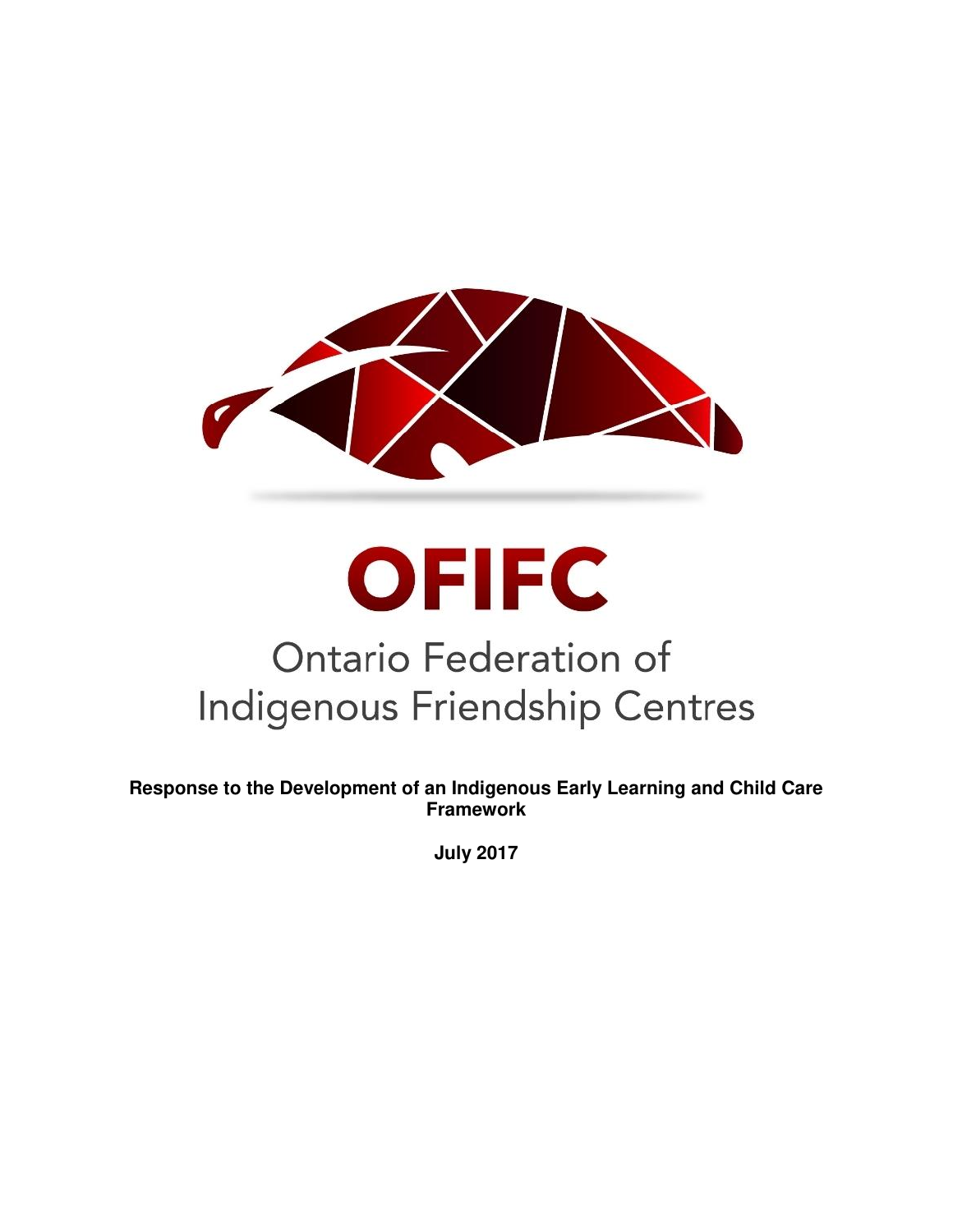## **ABOUT THE ONTARIO FEDERATION OF INDIGENOUS FRIENDSHIP CENTRES**

The Ontario Federation of Indigenous Friendship Centres (OFIFC) is a provincial Indigenous organization representing the collective interests of twenty-eight (28) member Friendship Centres located in towns and cities throughout the Province of Ontario. The vision of the Indigenous Friendship Centre Movement is to improve the quality of life for Indigenous people living in an urban environment by supporting selfdetermined activities that encourage equal access to, and participation in, Canadian society and that respect Indigenous cultural distinctiveness.

The OFIFC administers a number of programs and initiatives that are delivered by local Friendship Centres in areas such as justice, health, family support, long term care, healing and wellness, and employment and training. Friendship Centres employ hundreds of program workers and support staff in urban communities across Ontario. As not-for-profit corporations, which are mandated to serve the needs of all Indigenous people regardless of legal definition, Friendship Centres respond to the needs of tens of thousands of community members seeking culture-based and culturally-appropriate services every day.

#### **Urban Indigenous Communities in Ontario**

Indigenous service delivery in Ontario is unique to other provinces with its high proportion of Indigenous people living off-reserve coupled with significant capacity and infrastructure in urban Indigenous communities across Ontario. The 2011 National Household Survey found that the vast majority of Indigenous people (84.1%) reside offreserve in Ontario. Since the 1960's, organisations like Friendship Centres developed to respond to this significant and growing population. Indigenous organisations operate substantial social infrastructure located across the province and maintain a high level of capacity relative to other provinces. The Ontario Friendship Centre movement in particular represents the most significant off-reserve Indigenous social service infrastructure across Ontario and is dedicated to achieving greater participation of all urban Indigenous people in all facets of society.

Recognized for their longstanding expertise in social planning, Friendship Centres are often invited to participate in localised and regionalised system and community planning initiatives to ensure that needs and priorities of urban Indigenous people are included. Friendship Centres engage with local governments, mainstream agencies and not-forprofit service providers through innovative partnership agreements to co-locate health and social services in Friendship Centres. Local collaboration promotes the efficient use of community resources by increasing access to the urban Indigenous community in a cost-effective manner. Since child care is administered via local service system managers, strong local partnerships are an essential component of successfully delivery

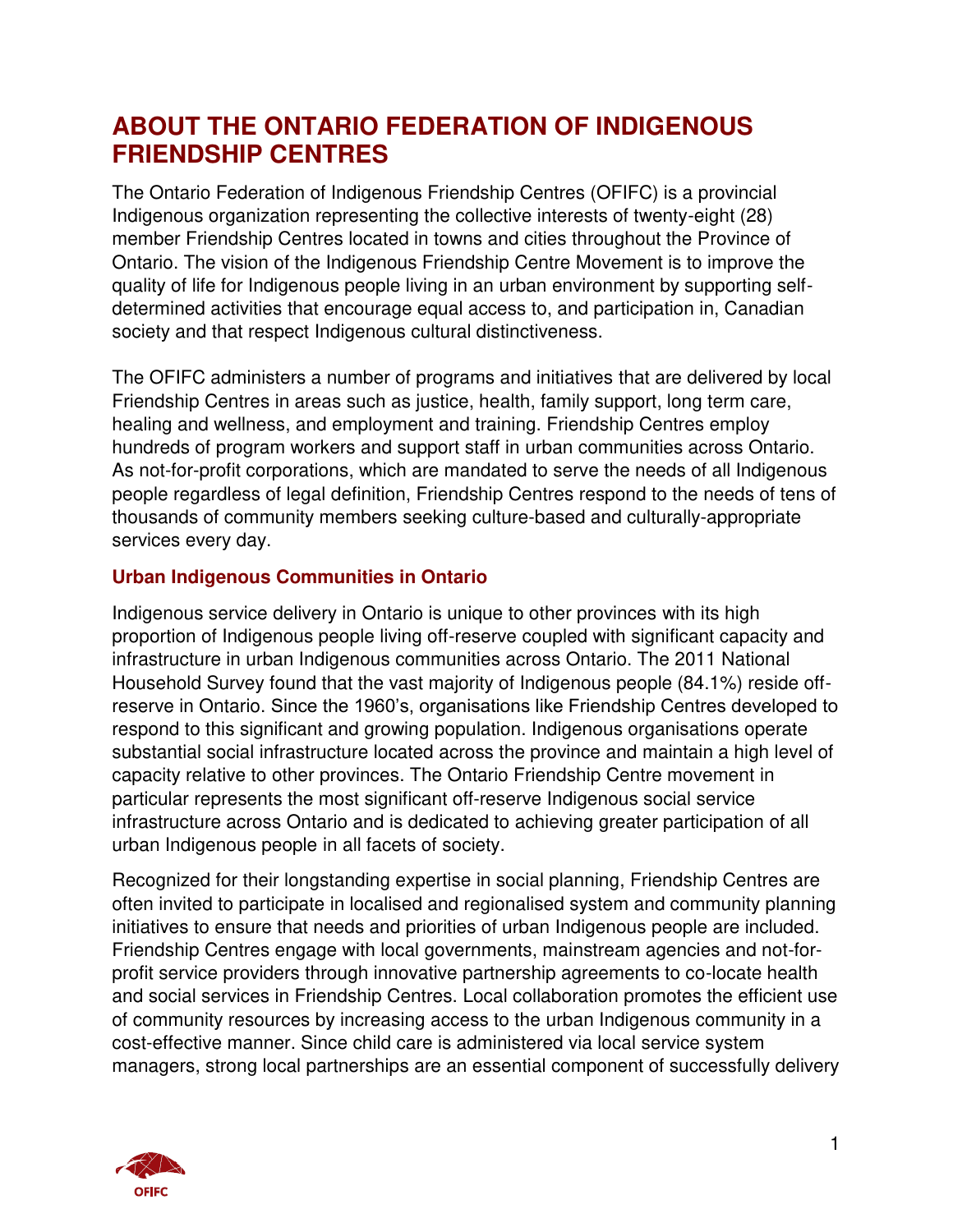of child care. Friendship Centres can leverage this vast network of partnerships to seamlessly develop and deliver child care programming.

While the ESDC completes the complex task of weighing feedback and analysis, the development of an Indigenous Early Learning and Child Care Framework (IELCCF) that meets the needs of Indigenous communities will depend on strategic and deliberate engagement with Indigenous organisations, irrespective of jurisdiction. An effective engagement strategy is required to solicit proportionally representative feedback from organisations, which have a depth of understanding and demonstrated capacity to engage broadly on these issues.

The ESDC may also seek to learn from the Ontario Ministry of Education in terms of its engagement approach with urban and off-reserve Indigenous communities. To be clear, this is not only about ensuring meaningful and effective Indigenous engagement: it is also about ensuring that the outcome is informed by the expertise of relevant stakeholders, to achieve the IELCCF's goals. Without this input, the ESDC sets itself on an older, failed path that the Provincial and Federal governments have stated is no longer the way government operates with Indigenous partners.<sup>1</sup>

### **Intergenerational Impacts on Child Care Practices**

In order to successfully address the child care needs of Indigenous communities, it is essential to understand the ongoing impacts of colonialism and subsequent intergenerational trauma that have affected Indigenous communities for well over a century. Colonial structures such as the *Indian Act*, the reservation system, and residential schools were implemented with the explicit purpose of assimilating Indigenous peoples into mainstream society. The subsequent devaluation of women's communal roles; violence against Indigenous women; prohibition of Indigenous ceremonies; theft and destruction of lands, resources and sacred items; and other routine colonial injustices fragmented communities and inflicted trauma on community members, which ultimately disrupted the development pathways of Indigenous nations across Canada.

Much research has been done on how Indigenous child rearing and early learning practices have been disrupted vis-à-vis community, family, and individual traumas stemming from the residential school system<sup>2</sup> and the child welfare system.<sup>3</sup> Understanding the disruption and looking for paths to reconnect children to culture is critical as more is understood about the capacity for culture-based approaches to act as preventative/protective models for Indigenous early learning and child care.

<sup>3</sup> Johnson, Patrick. (1983). Native Children and the Child Welfare System. Canadian Council on Social Development, Lorimer Press.



 $\overline{a}$ 1 Find quote from Ontario/Canada Agreement

<sup>2</sup> Truth and Reconciliation Canada. (2015). Honouring the truth, reconciling for the future: Summary of the final report of the Truth and Reconciliation Commission of Canada. Winnipeg: Truth and Reconciliation Commission of Canada.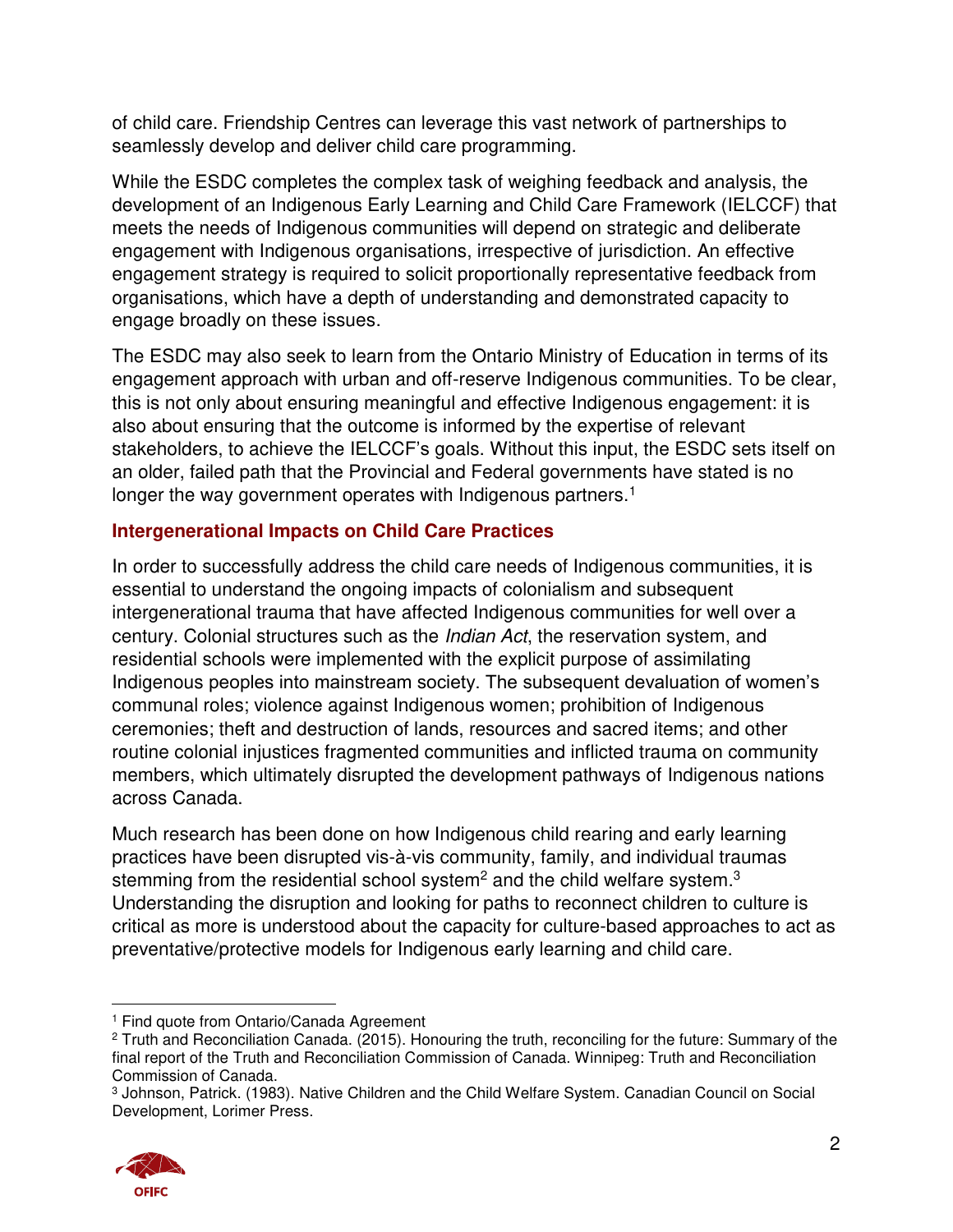#### **Friendship Centres: Culture-Based Approaches to Child Care**

The OFIFC and its member Friendship Centres utilize culture-based approaches to programming, training, policy, research, and administration through their collective integration of culture-based frameworks, including the *USAI Research Framework<sup>4</sup>* and USAI Evaluation Path,<sup>5</sup> as well as a community-driven model for development and implementation. The OFIFC and its member Friendship Centres have practiced culturebased approaches to child well-being since their inceptions; one such program was The L'il Beavers Program (1974-1995) which focused on culture-based recreation/education programming for Indigenous children. It has been shown that health interventions rooted in the culture of a specific target group are up to four times more effective than general mainstream interventions.<sup>6</sup> The OFIFC and Friendship Centers continue to prioritize culture-based approaches to child well-being through child-centered and familyintegrative programs including Akwe:go, Aboriginal Healthy Babies Healthy Children, and Children Who Witness Violence.<sup>7</sup>

The OFIFC operationalizes evidenced-based approaches to child well-being by implementing rigorous quantitative and qualitative analysis in research and evaluation. The OFIFC has completed several research projects related to child-centered programs in Friendship Centres.<sup>89</sup> For example, the OFIFC's *Akwe:go Wholistic Longitudinal Study* (AWLS) examines how children ages 6-10 participating in the Akwe:go program demonstrated strong cultural connections and sense of belonging. A key finding from the AWLS baseline report was that Friendship Centres support children by building the strength of the collective through the Akwe:go program. Friendship Centres are not only able to provide children with unique opportunities in community that reinforce their cultural identities and build a sense of belonging, but also contribute to the growing literature on the positive impacts of culture-based approaches for child-wellbeing.

Friendship Centres are ideally positioned to meet the child care needs of urban Indigenous communities. Friendship Centres deliver high quality, culturally reflective and wholistic programs and services across Ontario that promote the well-being of Indigenous children and families in urban settings resulting in improved outcomes over the long term. Child care should be made available in a community hub setting in which

<sup>9</sup> OFIFC. 2016. We Are L'il Beavers: Reflecting on a Program that Created Safe and Culturally-Grounded Spaces for Indigenous Children and Youth. Report. Toronto: Ontario Federation of Indigenous Friendship Centres.



 $\overline{a}$ 4 Ontario Federation of Indigenous Friendship Centres. 2012. USAI Research Framework. Framework. Toronto: Ontario Federation of Indigenous Friendship Centres

<sup>&</sup>lt;sup>5</sup> OFIFC. 2017. USAI Evaluation Path. Framework. Toronto: Ontario Federation of Indigenous Friendship **Centres** 

<sup>6</sup> Derek Griner, and Timothy B. Smith. (2006). *Culturally adapted mental health interventions: A metaanalytic review*. (Psychotherapy: Theory, Research, Practice, Training. 43(4), 531-548).

<sup>7</sup> However, it must be stressed that these child centred programs are geared to middle years and that there is comparatively little funding for early years.

<sup>8</sup> OFIFC. 2014. Akwe:go Wholistic Longitudinal Study: Phase 1 Baseline Report. Akwe:go Wholistic Longitudinal Study. Report. Toronto: Ontario Federation of Indigenous Friendship Centres.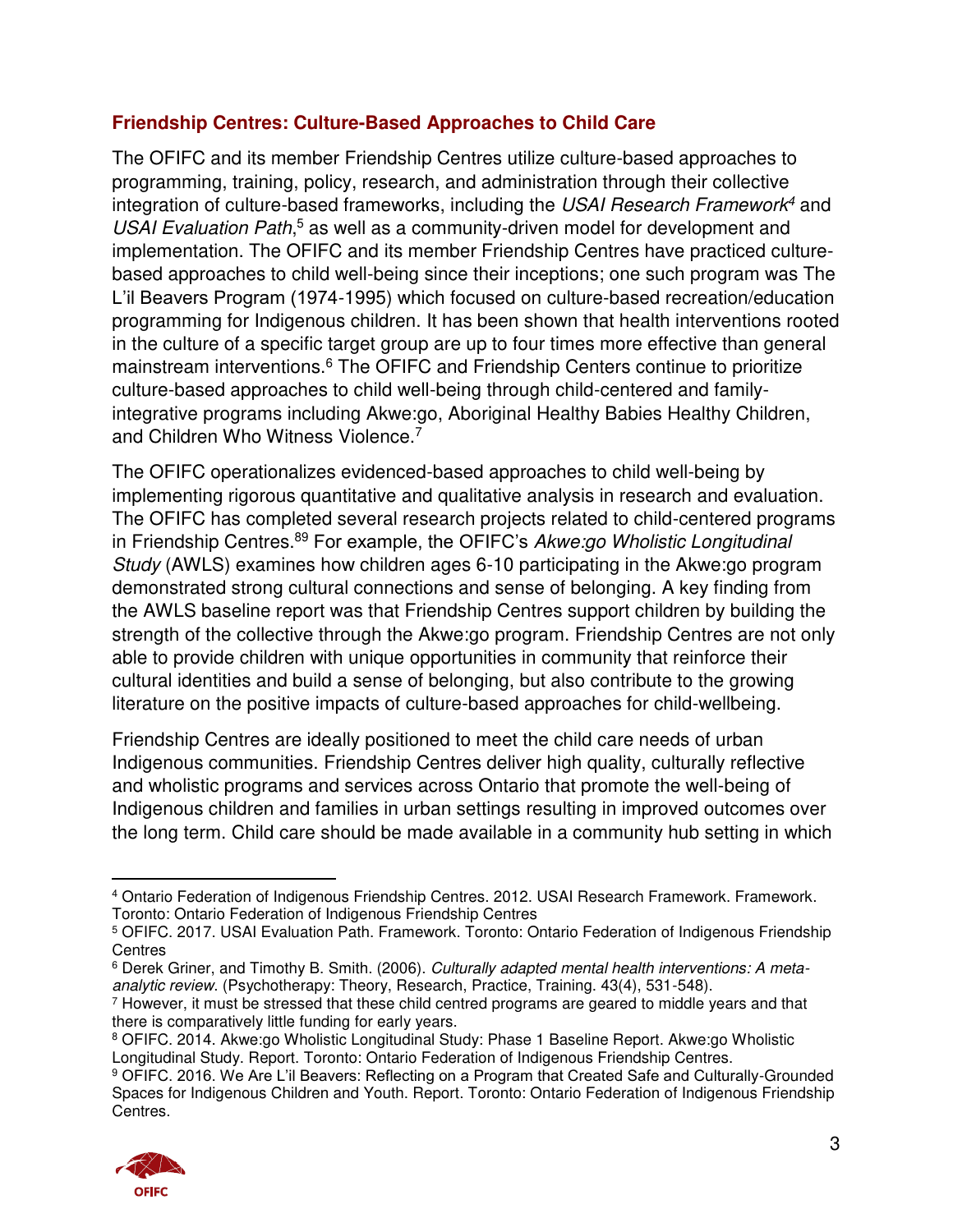parents have the opportunity to participate in child and family programming. Friendship Centres perform what has been termed as a hook and hub function, whereby parents and caregivers who bring their children in for specific services can get more comfortable with Friendship Centres and programming and eventually seek out services for themselves or utilize the space to increase their sense of community. Child and family programming in Friendship Centres provides many families and their children with a place to gather while also fostering positive sense of self, social connection, and cultural knowledge.

Timmins Native Friendship Centre (TNFC), for example, is a very successful model of a Friendship Centre utilizing culture-based approaches to early learning and child care. The TNFC was recognized in 2016 under Ontario's *Enabling & Celebrating Community Hubs: One Year Progress Update* for its innovative use of a public property to enhance its capacity and to respond to unique community needs. The TNFC houses many childcentered programs including its Oppekehawaso Wekamik centre-based daycare program, which has offered a unique wholistic child care environment that promotes Indigenous culture and language for over 10 years. Many Friendship Centres are now moving towards the provision of child care and child and family programming.

# **URBAN INDIGENOUS CHILD CARE PRIORITIES**

The lack of access to child care in Ontario is a major barrier to the well-being of urban Indigenous communities. Improving accessibility hinges on a number of interrelated factors including: expanding Indigenous control, capacity and local decision making; social infrastructure investments; increasing affordable, culturally appropriate child care spaces; and greater outreach, engagement and coordination of services.

### **Indigenous Control, Capacity, Decision Making and Evaluation**

It is important to understand the needs of urban Indigenous communities within the context of both the Canada-Ontario Early Learning and Child Care Agreement and the Indigenous Early Learning and Children Care Framework. While the Canada-Ontario agreement sets out clear expectations for how the Province of Ontario will work to support the needs of Indigenous communities, including those living off-reserve, it must be understood that the needs of urban Indigenous communities must also be prioritized federally. This would include recognition and support for increased urban Indigenous control over services and programs for urban Indigenous children and their families within the IELCCF.

A significant policy framework that the Province of Ontario has committed to, in partnership with urban Indigenous communities, is the *Ontario Indigenous Children and Youth Strategy.* Key to this framework is the recognition of urban Indigenous communities and organizations having the authority to care for their own children.<sup>10</sup> In

 $\overline{a}$ <sup>10</sup> Ministry of Children and Youth Services, Ontario. 2016. *The Ontario Indigenous Children and Youth Strategy*. http://www.children.gov.on.ca/htdocs/English/professionals/indigenous/index.aspx

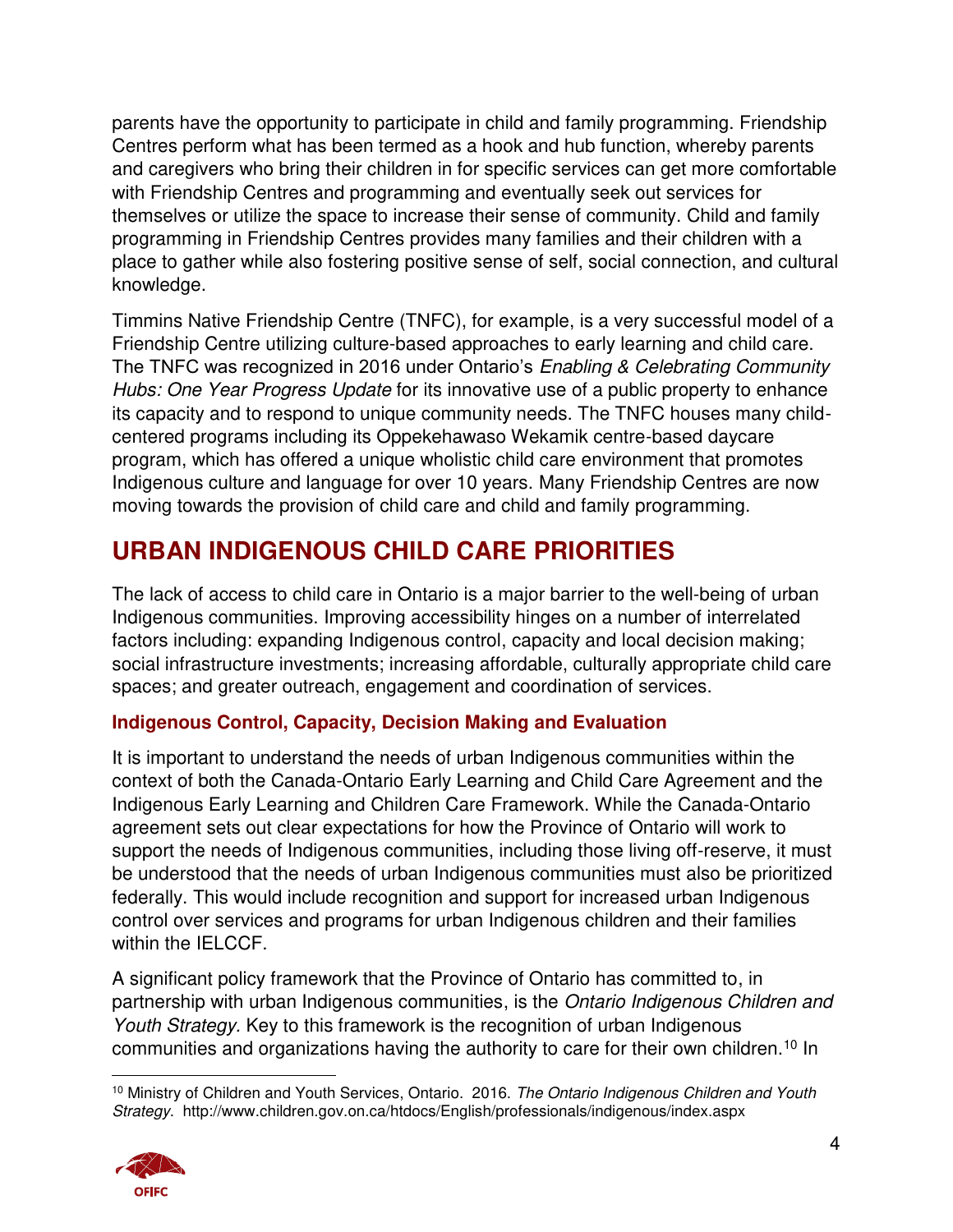order to ensure optimal results from any system of supports for Indigenous children and families, Indigenous control over the service and program continuum must remain within Indigenous communities and organizations. This would include control over the design, development, implementation and evaluation process for programs and services for and by Indigenous communities and organizations. It is absolutely vital that the IELCCF embed Indigenous control as a core principle.

Another important aspect to consider within the context of the Canada-Ontario agreement and its potential intersection with the IELCCF is the significant role Consolidated Municipal Service Managers (CMSMs)/District Social Services Administration Boards (DSSABs) have in child care planning and resourcing in Ontario. While the province is committed to working in partnership with urban Indigenous communities it must be understood that the prioritization of local urban Indigenous needs has not always been the case. Within Ontario's regionalized decision making structures, urban Indigenous communities have not received capacity development at the rate that other non-Indigenous communities have received and, subsequently, are not operating on an even playing field with other early learning and child care providers. The IELCCF should seek to build and enhance flexible, local capacity within urban Indigenous service delivery and should also require that the Canada-Ontario agreement be accountable to regional decision making that is driven by urban Indigenous communities to the fullest extent possible.

Given the key role of local stakeholders in the planning and implementation of early learning programming in Ontario, it must be a priority in the development of early years policy to ensure that local urban Indigenous communities have a representative voice in decision-making and the implementation of quality, culturally responsive child care. Codevelopment is a shared responsibility and requires extensive relationship development. Government must resource increased capacity of both urban Indigenous service providers and other local stakeholders. Local stakeholders must have necessary competency to develop strong working relationships with Indigenous partners. The IELCCF must support and build upon provincial processes already in place that are demonstrating results.

#### **Social Infrastructure Investments**

Friendship Centres have expressed that limited physical space and access to transportation are two key barriers to offering new child care programming and/or expanding existing child and family services and supports. The lack of sustained infrastructure support from all levels of government has not met the increased service demand of growing urban Indigenous communities and has limited the Friendship Centres' ability to grow its workforces and support all community members. The federal government has committed \$3.4B to social infrastructure, which will include spending on child care centres, and cultural and recreation infrastructure. Proposed infrastructure commitments must prioritize investments in Friendship Centres to enhance child-

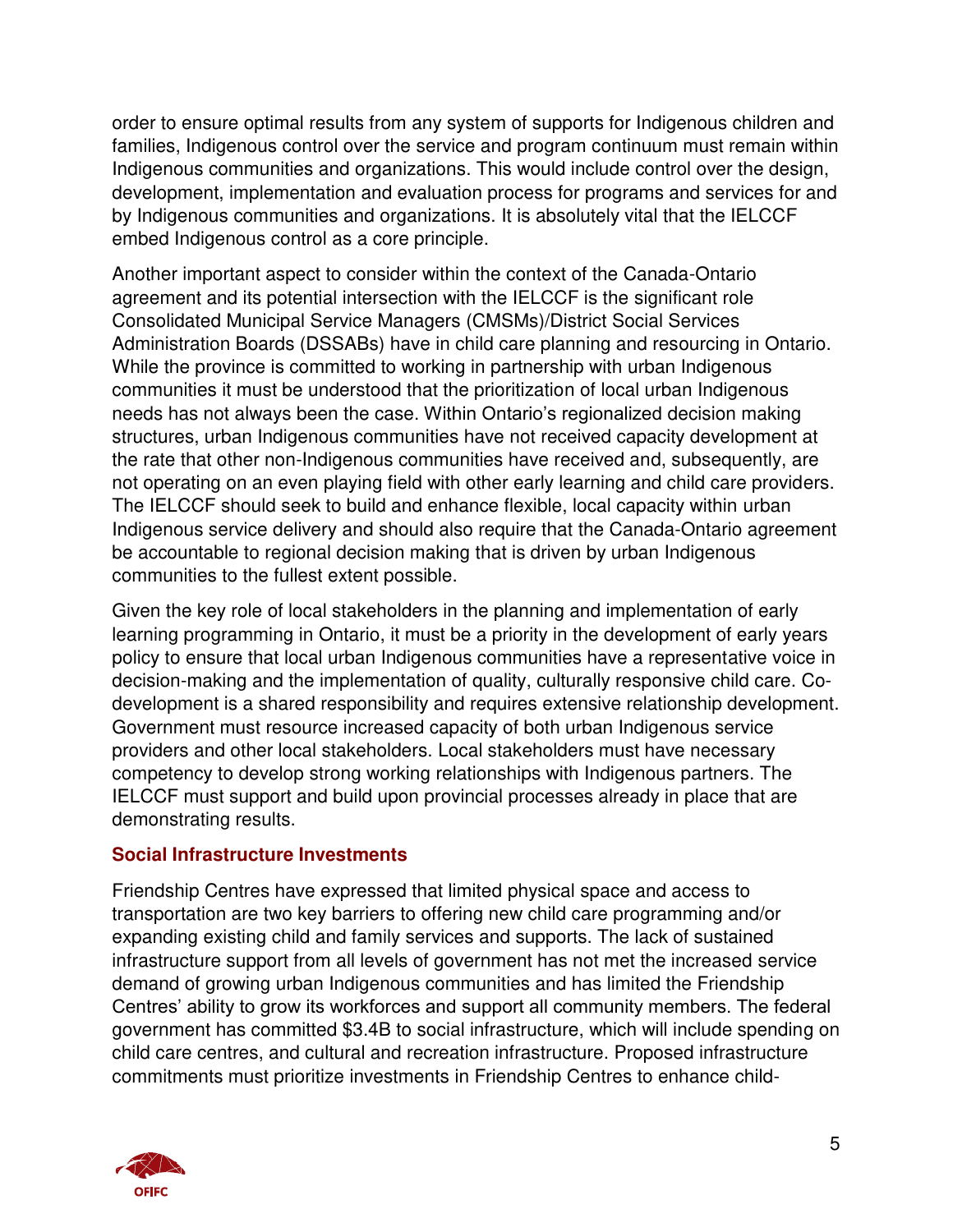centred service delivery that is informed by Indigenous community priorities and current service barriers.

Through various engagement methods with Friendship Centres over the past years, the OFIFC has heard a significant amount of first-hand evidence regarding the lack of adequate, reliable, affordable transportation services in urban Indigenous communities, and the role that this plays in accessing a range of crucial services. Locating child care in Friendship Centre allows for child care approaches that are tailored to community needs and could, with additional support, meet transportation needs through coordination with other Friendship Centre programming. However, social infrastructure spending must prioritize public transportation to ensure Indigenous families are able to access Indigenous child care centres. Additionally, child care investments must build in flexibility so that Centres can build in transportation services to clients.

## **Access to Affordable, Culturally Appropriate Child Care**

Many Indigenous families cannot afford child care and there are long wait lists for child care subsidies. Ontario has the highest child care costs in Canada.<sup>11</sup> Excessive child care fees disproportionally impact urban Indigenous communities who face unique socio-economic barriers and have unique family structures. Indigenous families, for example, have higher rates of unemployment<sup>12</sup> and earn less income than their non-Indigenous counterparts.<sup>13</sup> Indigenous women are more likely to be teen parents.<sup>14</sup> to be lone parents,<sup>15</sup> and to have more children than non-Indigenous women.<sup>16</sup> Indigenous families require targeted subsidies to support equitable access to child care.

In addition to affordability, the provision of culturally-appropriate child care is a major service gap in urban Indigenous communities. Culturally appropriate child care incorporates language and culture into curriculum, involves community members such as Elders, and fosters positive cultural identity in early years. Among off-reserve Indigenous children in child care, only 18% participated in culturally relevant child care environments.<sup>17</sup> Indigenous communities want culturally appropriate services offered by their own community members. In fact, 91 percent of urban Indigenous people value

[http://www.tcu.gov.on.ca/eng/training/labmark/LMA\\_Plan2013\\_14.html](http://www.tcu.gov.on.ca/eng/training/labmark/LMA_Plan2013_14.html) 

<http://childcarecanada.org/sites/default/files/StateofECEC2012.pdf>



 $\overline{a}$ <sup>11</sup> David McDonald, They go up so fast: 2015 child care fees in Canadian cities (Ottawa: Canadian Centre for Policy Alternatives, 2015).<https://www.policyalternatives.ca/publications/reports/they-go-so-fast>

<sup>12</sup> Ministry of Training, Colleges and Universities, Canada-Ontario Labour Market Agreement 2013-14 Annual Plan (Toronto: Queen's Publisher for Ontario, 2014).

<sup>&</sup>lt;sup>13</sup> Statistics Canada. Aboriginal Income Disparity in Canada (Ottawa: Statistics Canada, 2013). [https://www.aadnc-aandc.gc.ca/DAM/DAM-INTER-HQ-AI/STAGING/texte](https://www.aadnc-aandc.gc.ca/DAM/DAM-INTER-HQ-AI/STAGING/texte-text/rs_re_brief_incomedisparity-PDF_1378400531873_eng.pdf)text/rs\_re\_brief\_incomedisparity-PDF\_1378400531873\_eng.pdf

<sup>&</sup>lt;sup>14</sup> Statistics Canada. First Nations, Inuit and Métis Women (Ottawa: Statistics Canada, 2011). <http://www.statcan.gc.ca/pub/89-503-x/2010001/article/11442-eng.htm#a11>  $15$  Ibid

<sup>16</sup> Statistics Canada, Projections of the Aboriginal Population and Households in Canada, 2011 to 2036 (Ottawa: Statistics Canada, 2015).<http://www.statcan.gc.ca/pub/91-552-x/91-552-x2015001-eng.pdf>

<sup>17</sup> Carolyn Ferns and Martha Friendly, *The state of early childhood education and care in Canada 2012* (Toronto: Childcare Resource and Research Unit, 2014).